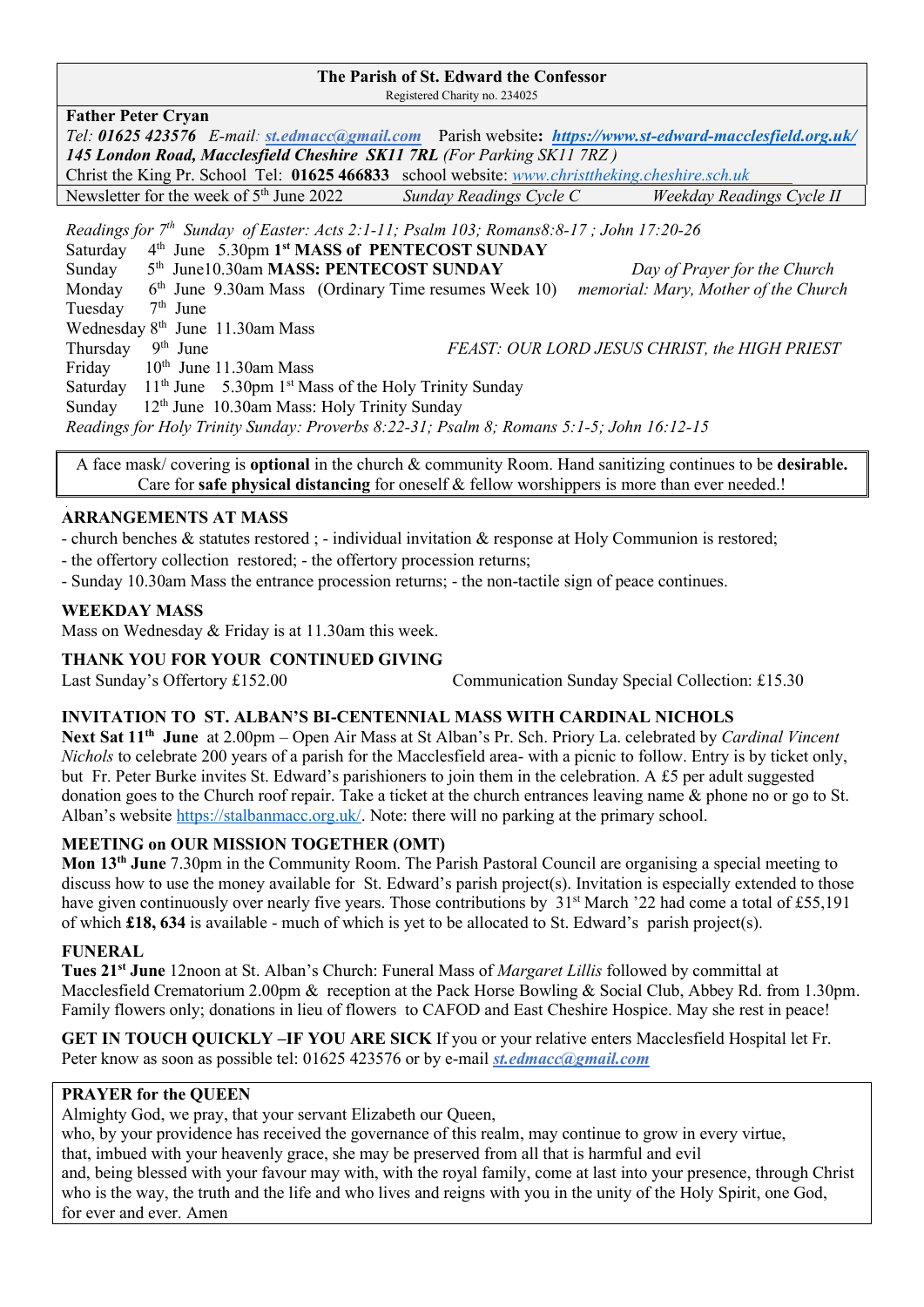# **Pope Francis on Praying to the Holy Spirit**



Pope Francis said in an address :

"The Holy Spirit is the soul of the Church. He gives life, he brings forth different charisms which enrich the people of God and, above all, he creates unity among believers: from the many he makes one body, the Body of Christ.

It is true that the Holy Spirit brings forth different charisms in the Church, which at first glance, may seem to create disorder. Under his guidance, however, they constitute an immense richness.

The Church and other Churches and ecclesial communities are called to let themselves be guided by the Holy Spirit, and to remain always open, docile and obedient.

He it is who harmonized the Church. The beautiful saying of St. Basil the Great comes to mind, *"Ipse armonia est". He is harmony.*

In our journey of faith and fraternal life, the more we allow ourselves humbly to be guided by the Spirit of the Lord, the more we will overcome misunderstandings, divisions and controversies and be a credible sign of unity and peace. A credible sign that our Lord is Risen and alive!"

No sooner have the disciples regained their Lord in the resurrection than he is gone again. "And as they were looking on," writes Luke, Jesus "was lifted up, and a cloud took him out of their sight" (Acts 1:9). And yet, their reaction is one of rejoicing! "And they returned to Jerusalem with great joy, and were continually in the Temple blessing God" (Lk 24:52-53).

Within his address, Pope Francis voiced two prayers to the Holy Spirit, offering guidance for how to ask for the help we need to pray.

*Come, come Holy Spirit, warm my heart. Come and teach me to pray, teach me to look to the Father, to look to the Son. Teach me the path of faith. Teach me how to love and, above all, teach me to have an attitude of hope.*

### He also prayed:

*Holy Spirit, I do not know your face – we do not know it – but I know that you are the strength, that you are the light, that you are able to make me go forth, and to teach me how to pray. Come, Holy Spirit.*

"This," he said, "is a beautiful prayer: *'Come, Holy Spirit.'"*

The pope said that our first task as Christians is to keep the flame of the Spirit alive in our hearts:



The first task of Christians is precisely to keep alive this flame that Jesus brought to the earth (see *Lk* 12:49), and what is this flame? It is love, the Love of God, the Holy Spirit. Without the fire of the Spirit, His prophecies are extinguished, sorrow supplants joy, routine substitutes love, and service turns into slavery.

The image of the lighted lamp next to the Tabernacle, where the Eucharist is reserved, comes to mind. Even when the church empties and evening falls, even when the church is closed, that lamp remains lit, and continues to burn; no one sees it, yet it burns before the Lord. This is how the Spirit is in our heart, always present like that lamp.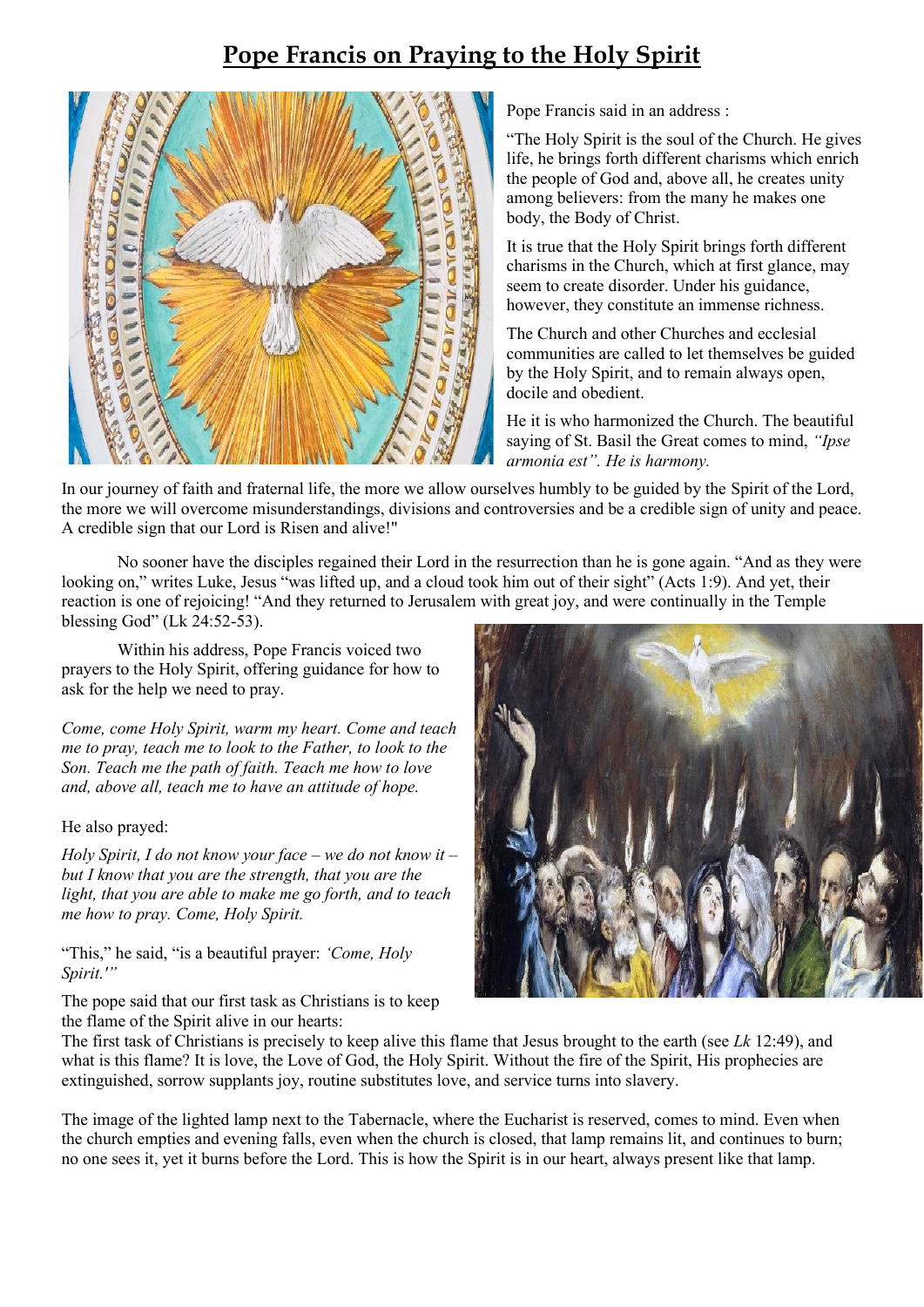

## Encountering Christ **Prayerfully preparing for the Sunday Mass**



Preparing for the Mass of Sunday 5<sup>th</sup> June 2022 - Pentecost Sunday

# 1 Relax & Remember

Set aside 10 -15 minutes and create a suitable environment by removing any distractions. Make sure that you are comfortable. Perhaps light a candle. Make the sign of the cross † and remain still for a minute of settling silence. Call to mind the love that God has for you. Remember that through this scripture our Lord is truly present. Then read the Gospel, preferably aloud and slowly, and pay attention to any words that stand out. If any do, meditate on them for a few minutes and be invited into a dialogue with God.

# 2 Read

Taken from the Gospel for 5<sup>th</sup> June 2022 (John 14:15-16. 23-26): The Paraclete

Jesus said to his disciples, "If you love me you will keep my commandments. I shall ask the Father and he will give you another Advocate to be with you for ever. If anyone loves me he will keep my word, and my Father will love him, and we shall come to him and make our home with him. Those who do not love me do not keep my words. And my word is not my own; it is the word of the one who sent me. I have said these things to you while still with you; but the Advocate, the Holy Spirit, whom the Father will send in my name, will teach you everything and remind you of all I have said to you."

# Reflect

## After spending a few minutes considering this Gospel, continue by reading Fr Henry Wansbrough's reflection.

In Jesus' final speech to his disciples after the Last Supper he is preparing them for life after the Resurrection. He several times mentions a mysterious figure called the 'Paraclete'. 'Paraclete' is Greek for 'advocate', that is someone who is called to your side to help, to guide you through a tricky patch. In Hebrew teaching about the Last Judgement there would be an Accuser and an Advocate on either side. In the gospel, Jesus asks the Father to send this Advocate to his followers to be his own presence when Jesus is no longer there and to guide the Church into all truth. That is the inspiring situation which Jesus speaks of: the Church and every one of her members will continue through the power of the Spirit to grow in understanding of the mysteries of God, as a people over the centuries and as individuals over the years of life. Before the Spirit was given, even the disciples who had been with Jesus throughout his ministry failed to understand his real significance, and certainly lacked courage to proclaim it. The coming of the Paraclete was the booster-rocket which set off the Church on its course and keeps it on course. Now it is the duty and privilege of each of the members of the Church to fulfil the prophetic office of the Church, understanding more deeply and declaring more *clearly the truth about Christ in the world.*

What does the Holy Spirit teach? What difference does the Spirit's presence and teaching make in our lives? Dom Henry Wansbrough OSB

# Respond & Request

Now slowly and prayerfully read the Gospel once again but this time in silence. Consider how this Gospel could apply to your life in general. Then thank God for any insight you may have received. Conclude by asking God to bless you with one of the following spiritual gifts to help you act on any resolution you have made: love, understanding, wisdom, faithfulness, peace, self control, patience, or joy. Please remember to pray for the Church and particularly our school families. Then conclude by requesting the prayers of Our Lady & St Joseph.



The Wednesday Word is under the patronage of St Joseph, Patron Saint of Families and Protector of the Church Within the tradition of the Catholic Church, each Wednesday is dedicated to St Joseph